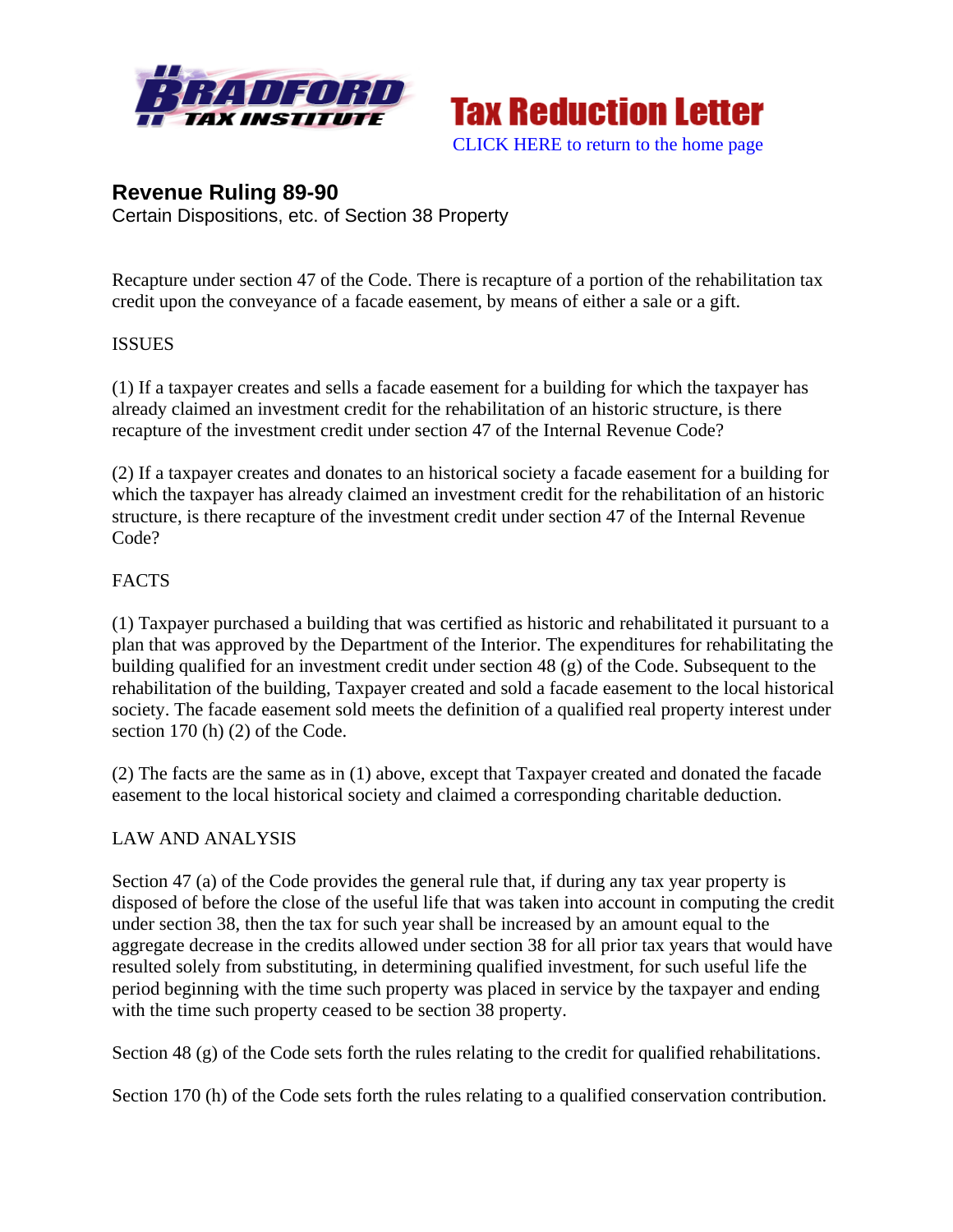Section 1.47-2 (a) of the Income Tax Regulations provides the general rule that the term "disposition" includes a sale in a sale-and-leaseback transaction, a transfer upon the foreclosure of a security interest, and a gift, but such term does not include a mere transfer of title to a creditor upon creation of a security interest.

Section 1.47-2 (c) of the regulations provides that if, in the credit year or in any tax year subsequent to the credit year, the basis (or cost) of section 38 property is reduced, then such section 38 property shall be treated as having ceased to be section 38 property with respect to the taxpayer to the extent of the amount of such reduction in basis (or cost) on the date the refund which results in such reduction in basis (or cost) is received or accrued.

Section 1.47-3 (a) of the regulations provides that the provisions relating to the "disposition" of section 38 property shall not apply to transfers by reason of death, to property destroyed by casualty, to reselection of used section 38 property, to transactions to which section 381 (a) applies, to mere changes in form of conducting a trade or business, or to certain sale-andleaseback transactions.

Section 1.170A-14 of the regulations provides the rules under which a qualified conservation contribution may be allowed as a charitable contribution deduction. A qualified conservation contribution is the contribution of a qualified real property interest to a qualified organization exclusively for conservation purposes and such purpose must be protected in perpetuity.

Section 1.170A-14 (h) (3) (iii) of the regulations provides that in the case of the donation of a qualified real property interest for conservation purposes, the basis of the property retained by the donor must be adjusted by the elimination of that part of total basis of the property that is properly allocable to the qualified real property interest granted. The amount of the basis that is allocable to the qualified real property interest shall bear the same ratio to the total basis of the property as the fair market value of the qualified real property interest bears to the fair market value of the property before the granting of the qualified real property interest. When a taxpayer donates to a qualifying conservation organization an easement on a structure with respect to which deductions are taken for depreciation, the reduction in the basis of the property retained by the taxpayer must be allocated between the structure and the underlying land.

An easement is an ownership interest in real property rather than a mere license. When an easement is sold, basis in the property is reduced in determining taxable gain. See Hort v. Commissioner, 313 U.S. 28, 85 L. Ed. 1168, 61 S. Ct. 757, 1941-1 C.B. 319 (1940). In contrast, when a mere license is sold, there is no basis reduction, and all of the proceeds are ordinary income. The treatment of the gift of an easement is consistent with the treatment of the sale of an easement. If a taxpayer donates an easement, the taxpayer must reduce the basis of the underlying property. Section 1.170A-14 (h) (4), Example (12).

There are no grounds for treating a facade easement any differently than any other easement. A facade easement is treated for tax purposes like any other easement. Thus, its conveyance is a partial disposition of the underlying real property under section 47 (a). As such, it triggers recapture.

Congress wanted to encourage both the rehabilitation of historic structures and the granting of facade easements and provided tax incentives to encourage both. However, nothing in the statute